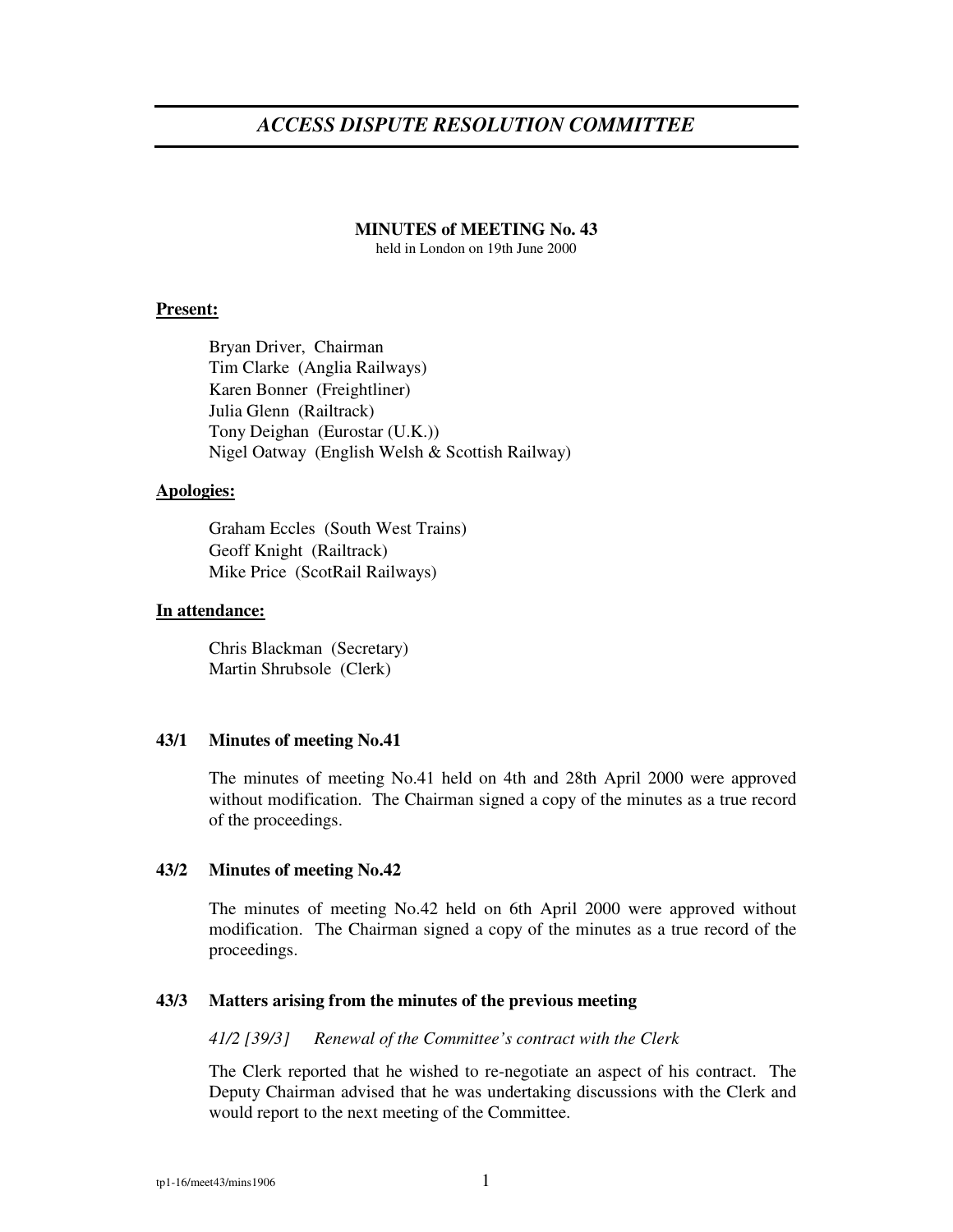### **43/4 Accounts for 1999/2000**

The Committee noted the paper prepared by the Secretary and approved the accounts for 1999/2000. Members were pleased to note that the Auditor had expressed the view that the documents were a fair summary of the income and expenditure for the period and were sufficiently supported by various papers that had been inspected during the audit. The Chairman signed the Income  $\&$ Expenditure statement for the year ended 31st March 2000 and the balance sheet for that financial year.

The Committee agreed that these documents should be circulated with the invoices when the levy for 2000/01 is raised

#### **43/5 Annual Report**

The Clerk tabled an initial draft of the preface to the 5th Annual Report. This was intended to form a detailed review of the way in which the Committee had conducted itself over the course of 5 years. A number of headings had been adopted against which to provide effective measurement. Members commented that this would also provide useful criteria for the Industry's measurement of the efficacy of the Access Dispute Resolution Rules in an exercise which the Class Representative Committee (CRC) had committed itself to undertake in preparation for the forthcoming Regulatory Review of the Rules. *[see also minute 43/6 below]*

It was agreed that Members should have a further week to provide written comments on the structure and content of the paper.

## **43/6 Review of the Access Dispute Resolution Rules**

The Chairman and Secretariat reported on discussions that had been held within the industry, during which it had been suggested that not all [Access] disputes were being submitted to the ADRC for resolution. There was anecdotal evidence to suggest that in some cases Industry Parties were allowing disputes to fester, rather than following prescribed processes to reach a resolution of their disagreement. In such instances, as in some cases which do come before the ADRC, it is evident that the parties are likely to be failing to engage in appropriate dialogue to identify precisely the nature of their dispute and the issues involved.

It was suggested that some parties are reluctant to bring disputes to the ADRC because they consider the process of dispute resolution to be too time-consuming. In some quarters apparently there is a desire to have available someone, or some body, capable of providing a quick decision on the merits of a case.

The Chairman reminded members that, following comments made at a regulatory hearing earlier in the year, the Committee had asked its lawyers to review the processes of Committee hearings and to report on whether the Committee had, as alleged, exceeded its remit and authority by attempting to make contracts between parties. The lawyers had reviewed all the cases heard by the ADRC and had reported that there was no evidence to support allegations that the Committee had exceeded its powers. Furthermore, in no case were the Committee's lawyers of the opinion that ADRC had taken excessive time to reach a Determination.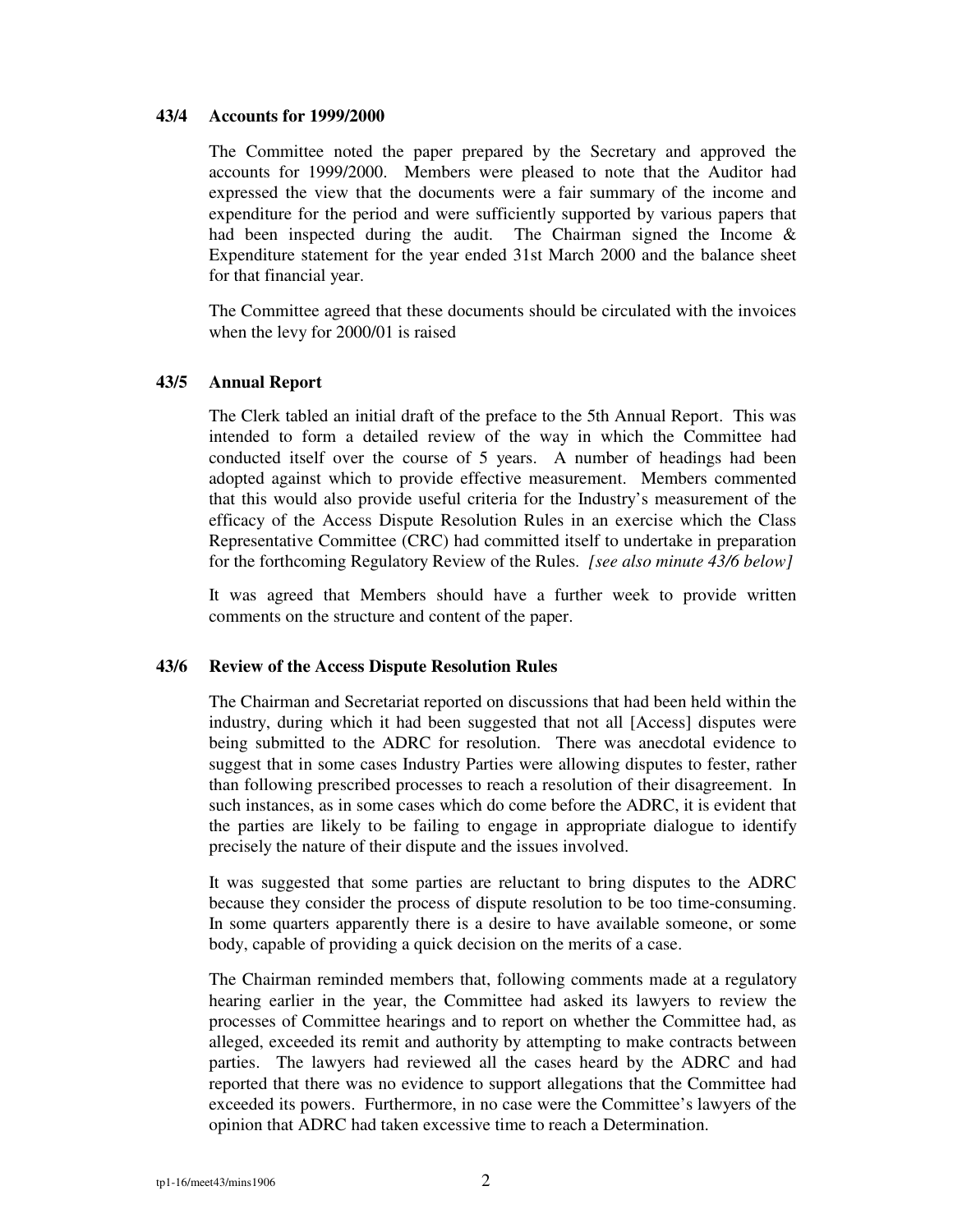The Secretariat reported that it had also sought legal advice as to any misalignment which might exist between the Access Dispute Resolution Rules and the Arbitration Act 1996. This work is proceeding.

Members of the Committee, in expressing approval of the reported activities of the Chairman and the Secretariat, supported the resolution by the Class Representative Committee (CRC) [at its meeting on 2nd June] to conduct a consultation exercise within the industry, as a precursor to a review of the Access Dispute Resolution Rules. The Committee suggested *[see minute 43/5 above]* that the draft Introduction to the Annual Report might be adapted so that it might be used as a free-standing consultation document and questionnaire designed to ascertain views from within the industry for consideration in the forthcoming regulatory review. This would test the general level of understanding of, and satisfaction (or otherwise) with, the ADRC's stewardship of the Access Dispute Resolution Rules. It would also test an allegation that there is a significant body of disputes affecting access matters that properly, or possibly, could have been brought into the Dispute Rules Procedures, but (for whatever reason) were not. To aid focus on the issues it is recommended that Industry Parties be offered this resume, together with a series of questions that addressed both the effectiveness of the procedures and some suggestions for areas of change. It was recognised that other redrafting would be required to assist parties to make a considered response. It was suggested that the consultation document should include a specific question as to whether it is perceived that the ADRC has failed to do things which it ought to have done.

A programme was agreed for actions leading to the conduct of consultation and the collation of responses on a time scale that would allow consideration of the results by CRC and ADRC at their meetings scheduled for September 8th and 13th respectively.

## **43/7 Technical Sub-Committee**

The Secretary reported that consultation had taken place on 5 sets of Proposals for Change to the Railtrack Track Access Conditions. The Class Representative Committee had endorsed the proposed changes, including the abolition of the Technical Committee, and formal approval by the Regulator was awaited.

## **43/8 Update on References**

The Secretary reported that submissions from both parties had been received in respect of Reference AD21 from South West Trains and Connex South Central. A careful analysis of the submissions had led the Clerk to the view that the matter was not one of philosophical principle, but one that was capable of being dealt with as a series of granular disputes. He had written accordingly to the parties and posed a number of questions. Formulation of the answers should precipitate either the preparation of revisions to the reference, or a fresh - and hopefully joint reference from the parties.

## **43/9 Date of next Meeting**